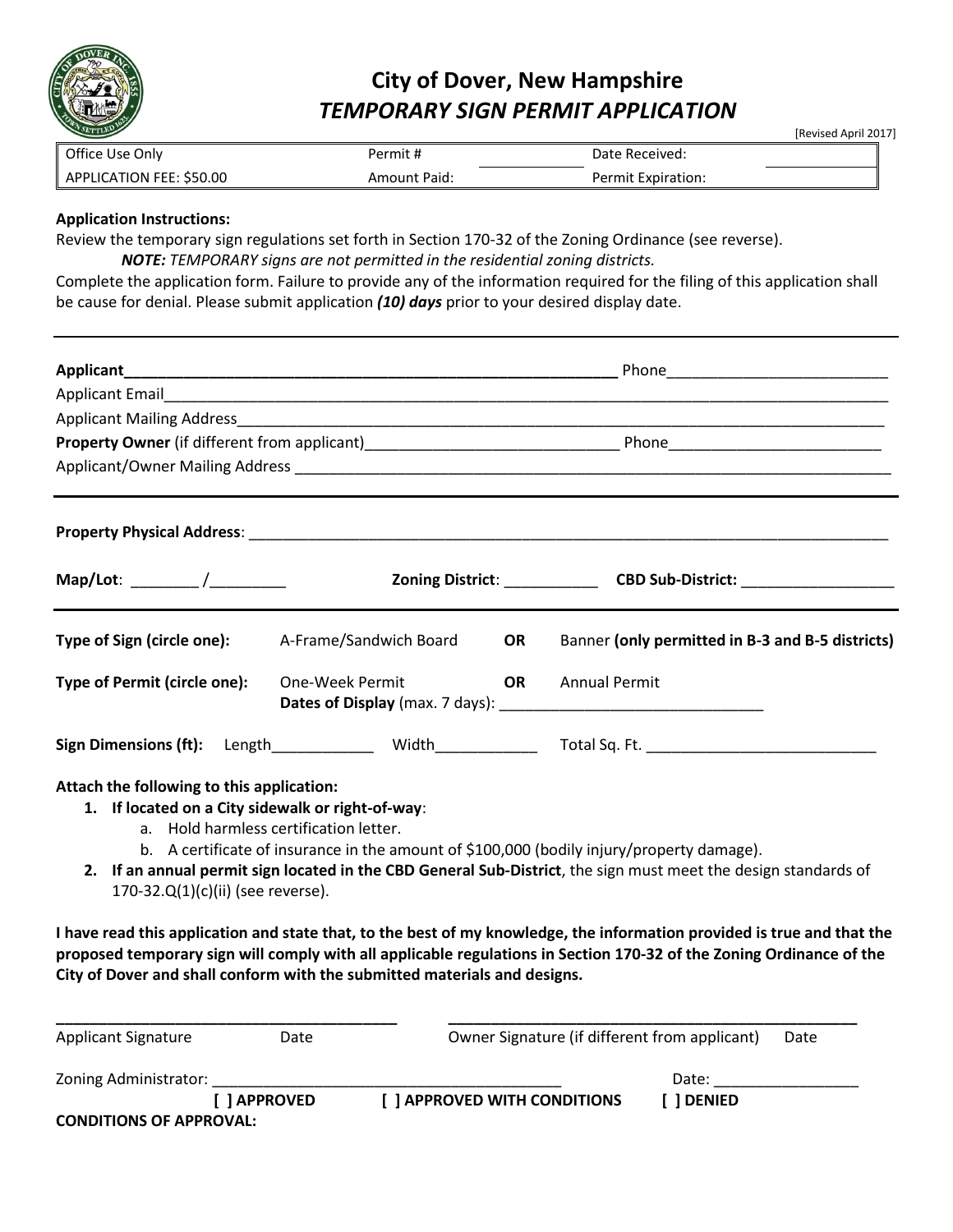## **TEMPORARY SIGN REGULATIONS (SEE SECTION 170-32 OF THE ZONING ORDINANCE)**

- Q. TEMPORARY SIGNs. No TEMPORARY SIGN shall be erected or placed in the City of Dover without a temporary sign permit issued by the Planning Department, except as noted in Subsection (1)(b). The following regulations shall apply:
	- (1) TEMPORARY SIGNs are prohibited in all residential zoning districts (R-40, R-20, R-12, RM-SU, RM-U, HR, CBD-R) and the NEIGHBORHOOD Business District (B-1). Where permitted, TEMPORARY SIGNs are subject to the following regulations:
		- (a) TEMPORARY SIGNs Allowed with One-Week Permit. A LOT or tenant may obtain a TEMPORARY SIGN permit for one week, provided that all of the following conditions are met:
			- (i) One-week TEMPORARY SIGN permits are valid for a consecutive seven (7) day period and may be obtained once every three (3) months, for a maximum of four (4) one-week TEMPORARY SIGNs per year. If the permit is not used in one (1) quarter, it shall not be carried over to the next quarter.
			- (ii) The TEMPORARY SIGN shall be limited to twenty-four (24) square feet in size and shall not be placed in such a manner so as to create a traffic or safety hazard. Banner type TEMPORARY SIGNs are permitted only in the B-3 and B-5 Zoning Districts.
			- (iii) The TEMPORARY SIGN shall be removed within twenty-four (24) hours after the end of the approved display period. If the TEMPORARY SIGN or banner is not removed within twenty-four (24) hours, the TEMPORARY SIGN or banner may be removed by the City of Dover.
			- (iv) (iv) If the TEMPORARY SIGN is located on a City SIDEWALK or within a public right-of-way directly in front of the BUILDING, the requirements in Subsection Q.(1)(d) must be met.
		- (b) TEMPORARY SIGNS allowed without a permit. One (1) A-frame sandwich board TEMPORARY SIGN is permitted per LOT or tenant and does not require a permit, provided all of the following conditions are met:
			- (i) The TEMPORARY SIGN is not located on a City SIDEWALK or within a public right-of-way.
			- (ii) The maximum size of the TEMPORARY SIGN is eight (8) square feet.
			- (iii) The TEMPORARY SIGN must be placed directly in front of the BUILDING at a distance no greater than two (2) feet from the BUILDING and must not impede pedestrian or handicapped access to the business or adjacent businesses.
		- (c) TEMPORARY SIGNs allowed with annual permit. One (1) TEMPORARY SIGN shall be permitted per each PRINCIPAL BUILDING. BUILDINGs with an excess of one hundred (100) feet of STREET FRONTAGE shall be permitted one (1) additional TEMPORARY SIGN per every additional one hundred (100) feet of STREET FRONTAGE. See District Tables of Use for additional requirements.
			- (i) If the TEMPORARY SIGN is located on a City SIDEWALK or within a public right-of-way directly in front of the BUILDING, the requirements in Subsection Q.(1)(d) must be met.
			- (ii) The following additional regulations shall apply to TEMPORARY SIGNs located in the CBD-General District:
				- 1. The structure of the TEMPORARY SIGN must consist of medium density overlay plywood, or a similar durable wood-like material which can withstand the weather, or metal (except as supplemented by material for changeable messages, see below). The use of other materials is permitted if styled and composed to imitate wood or metal.
				- 2. Any graphics, lettering, words, numbers, messages and/or symbols on the TEMPORARY SIGN shall be applied directly onto the surface of the SIGN and/or shall be made with SIGN plastic film.
				- 3. The material for changeable messages shall be either chalk board or dry erase board. TEMPORARY SIGNs with moveable slide-in plastic letters are not permitted.
				- 4. TEMPORARY SIGNs using stencils or spray paint are not permitted.
				- 5. TEMPORARY SIGNs may not be painted traffic yellow or construction-zone orange or use any reflective or fluorescent materials.
		- (d) TEMPORARY SIGNs located on a City SIDEWALK or within a public right-of-way. TEMPORARY SIGNs located on a City SIDEWALK or within a public right-of-way shall meet the following requirements:
			- (i) A certificate of insurance in the amount of one hundred thousand (\$100,000.00) dollars (bodily injury/property damage) shall be filed as part of the TEMPORARY SIGN permit application to ensure sufficient liability coverage of the APPLICANT.
			- (ii) A hold-harmless certification letter shall be filed as part of the temporary SIGN permit application to relieve the City of Dover from bodily injury and property damage liability.
			- (iii) TEMPORARY SIGNs shall only be displayed during business hours.
			- (iv) A five (5) foot, clear passageway must be maintained at all times.
			- (v) TEMPORARY SIGNs shall be located directly in front of the BUILDING or in front of the space within the BUILDING occupied by the TEMPORARY SIGN owner."